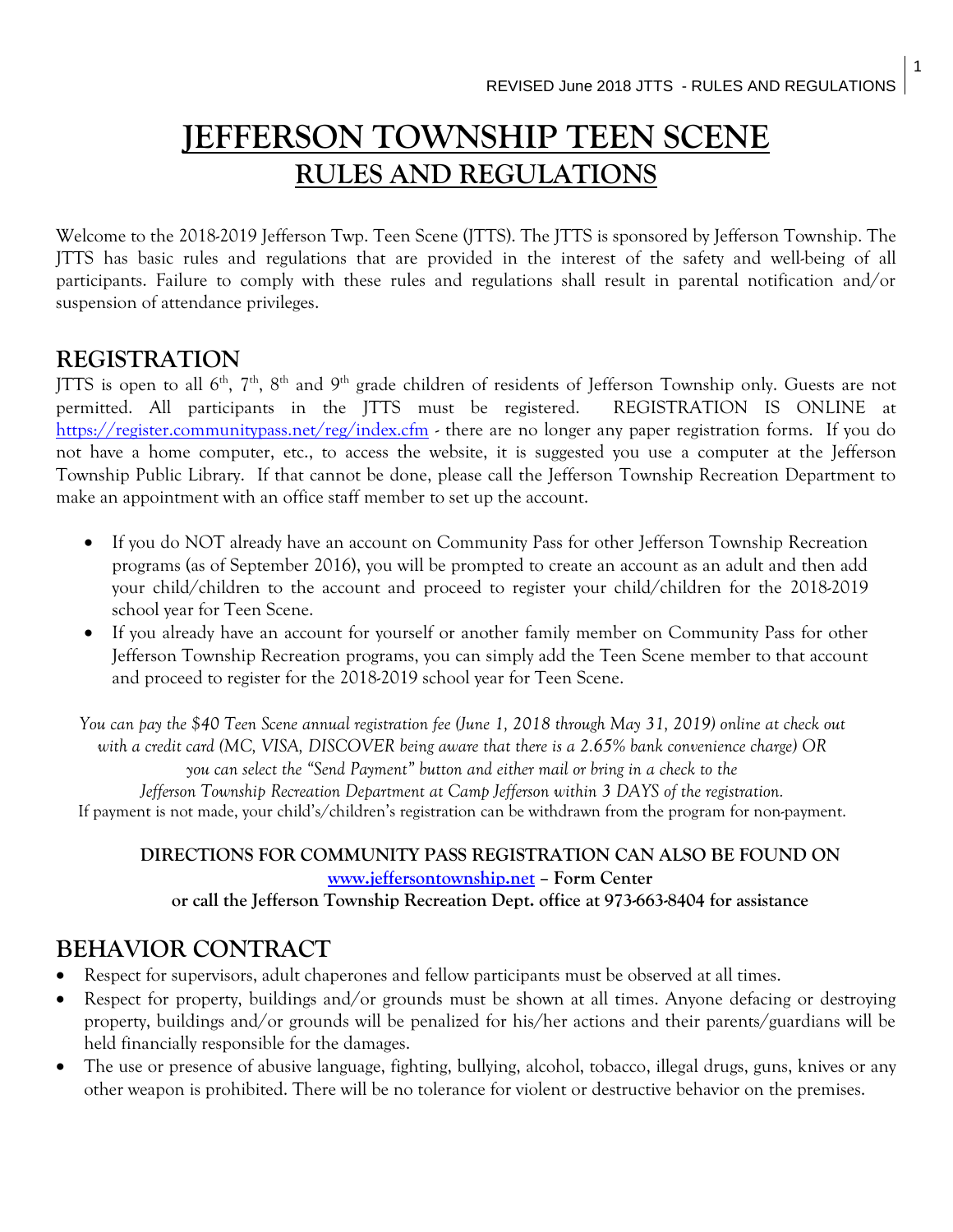- **Behavior deemed to be inappropriate by the JTTS Supervisor will result in a verbal warning and/or a call to a parent/guardian. ALL behavior deemed inappropriate by Teen Scene will be subject to disciplinary report that will have to be signed by the parent and may result in immediate removal from activity. Repeat offenses will result in the loss of JTTS privileges and may result in the loss of all Recreation Department activities, including sports teams.**
- Appropriate dress for all events is expected. Undergarments should not be exposed and shirts with inappropriate graphics and/or language will not be permitted.
- Emergency phones are available at all events**. Children may not use cell phones for phoning, texting or photography at any time during a JTTS event without the expressed permission from a JTTS Supervisor.** Any child found using his/her cell phone without permission will have it confiscated. The parent/guardian will be required to retrieve it.

## **MEDICAL REQUIREMENTS**

- JTTS does not have epinephrine for allergic reactions. If your child requires epinephrine for an allergy, please provide one at each event your child attends
- We do not have a nurse on site, any medical issue that cannot be handled on site will be referred to the police/first-aid squads.

## **DROP-OFF/PICK-UP**

- Events begin at 7:30 pm and end at 10:00 pm unless otherwise noted.
- **Drop-off time is 7:30 pm to 7:45 pm.** Children may not be dropped off early. Supervision is not available before events.
- If a child arrives more than 30 minutes late, a parent/guardian must accompany him/her inside the building to be signed in with a JTTS Supervisor.
- Pick-up time is 9:45 pm. Supervision is not available after events.
- If a child must leave an event early; a parent/guardian must sign him/her out with a JTTS Supervisor. If a child leaves an event early, he/she cannot be readmitted unless prior arrangements have been made.
- Repeated abuses of the drop-off/pick-up policy may result in loss of JTTS privileges.
- Children are not allowed to walk/ride bicycles to or from JTTS events as requested by the Jefferson Twp. Police Department.
- Drop-off and pick-up at Camp Jefferson is via the Upper Parking Lot, children will be dismissed at the event ends. Chaperones will be in the parking lot to make sure that all runs smoothly.
- Drop-off and pick-up at the all other events will be advertised before each event.

### **CHAPERONE REQUIREMENTS (after training is complete)**

- A parent/guardian is encouraged to chaperone for at least one event (per child) during the current school year. Parents/guardians are asked to submit three suggested dates that they are available to chaperone. Email confirmations are sent for each chaperone assignment. Assignments are on a rotating basis.
- If you are unable to chaperone your scheduled event, you are responsible for finding a chaperone substitute as soon as possible and must notify the Chaperone Coordinator via phone or email. It is not the responsibility of the Teen Center Board to find substitute chaperones*.* The Substitute Chaperone list can be e-mailed to you by contacting Lori Hecht at lhecht@optonline.net